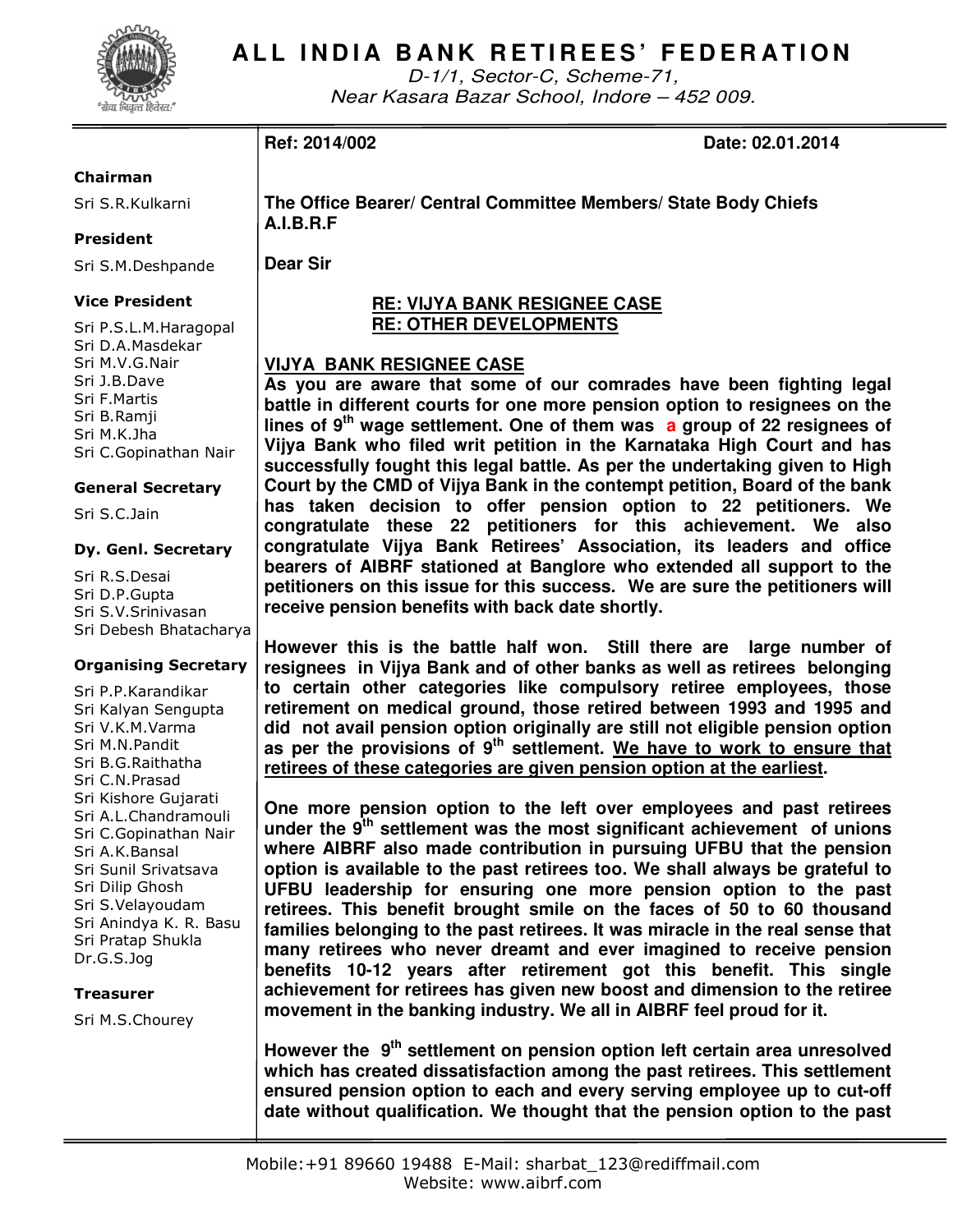

# **ALL INDIA BANK RETIREES' FEDERATION**

D-1/1, Sector-C, Scheme-71, Near Kasara Bazar School, Indore – 452 009.

#### Chairman

Sri S.R.Kulkarni

#### President

Sri S.M.Deshpande

#### Vice President

Sri P.S.L.M.Haragopal Sri D.A.Masdekar Sri M.V.G.Nair Sri J.B.Dave Sri F.Martis Sri B.Ramji Sri M.K.Jha Sri C.Gopinathan Nair

#### General Secretary

Sri S.C.Jain

#### Dy. Genl. Secretary

Sri R.S.Desai Sri D.P.Gupta Sri S.V.Srinivasan Sri Debesh Bhatacharya

#### Organising Secretary

Sri P.P.Karandikar Sri Kalyan Sengupta Sri V.K.M.Varma Sri M.N.Pandit Sri B.G.Raithatha Sri C.N.Prasad Sri Kishore Gujarati Sri A.L.Chandramouli Sri C.Gopinathan Nair Sri A.K.Bansal Sri Sunil Srivatsava Sri Dilip Ghosh Sri S.Velayoudam Sri Anindya K. R. Basu Sri Pratap Shukla Dr.G.S.Jog

#### **Treasurer**

Sri M.S.Chourey

**retirees would be available on similar lines covering each and every left over retirees. But it was not so. Some of them like VRS Optees under Service Regulations were left because of wrong interpretation of the provisions of the sanction given by the government. However subsequently because of continuous persuasion done, pension option had to be given to this category with benefit from the back date providing better monetary benefits. Now resignees have got benefits in Vijya Bank. IBA/ Government will have to understand that denying pension option on technical grounds like resignees case is no solution to the problem. Once employee leaves the bank after completing the qualifying service whether under VRS or Resigns should be given the pension benefit. When resignees are eligible for other retirement benefits, why to deny the pension benefits. The another point the authorities must understand that retirees are vigilant and are large in number and organised and their rights can not be suppressed . They are geared now geared up to fight for their rights. Delay in taking the decision will cost the bank/ pension funds more as it has happened in case of pension option to VRS Optees and now in case of 22 resignees of Vijya Bank.** 

**At AIBRF level we are committed to resolve the issue of left over retirees at the earliest and definitely in the forthcoming settlement. We have been taking up this matter at the appropriate level and shall take up afresh. in view of Karnataka High Court decision in the contempt petition. Whilst on the subject, we would like to clarify that AIBRF strongly believe in resolution of the issues through organisational efforts and wherever required through legal action. We do not think that legal recourse is the only option to resolve disputed/ pending issues as being perceived by some organisations who have been formed for legal battle only.** 

## **MATTER OF 5 YEAR NOTIONAL BENEFIT TO VRS OPTTEES IN VIJAY BANK**

**We are very happy to extent heartiest congratulations to Vijya Bank Retirees' Association, its leaders and its membership in resolving the long pending issue of implementation of the Supreme Court decision In the matter of 5 year notional benefit to VRS Optees, through organisational efforts. We understand that Vijya Bank Board has now taken decision to extent benefit of 5 year benefit. This is the BIG VICTORY for our comrades in Vijya Bank who could persuade the bank management to implement the Court decision without further litigation.** 

**2. We may inform you that leaders of Vijya bank Retirees' Association were making continuous efforts at the organisational level along with legal battle in the Supreme Court for implantation of the order and extent benefit to the eligible retirees. They met CMD of the Bank on 7.11.2013 and submitted the memorandum in this regard. AIBRF has also been taking up the matter with the banking Division to extent benefit of 5 years as per the Supreme Court decision in Vijaya Bank, Allahabad Bank and Associated Banks. We convey our thanks to the management of the Bank and the**